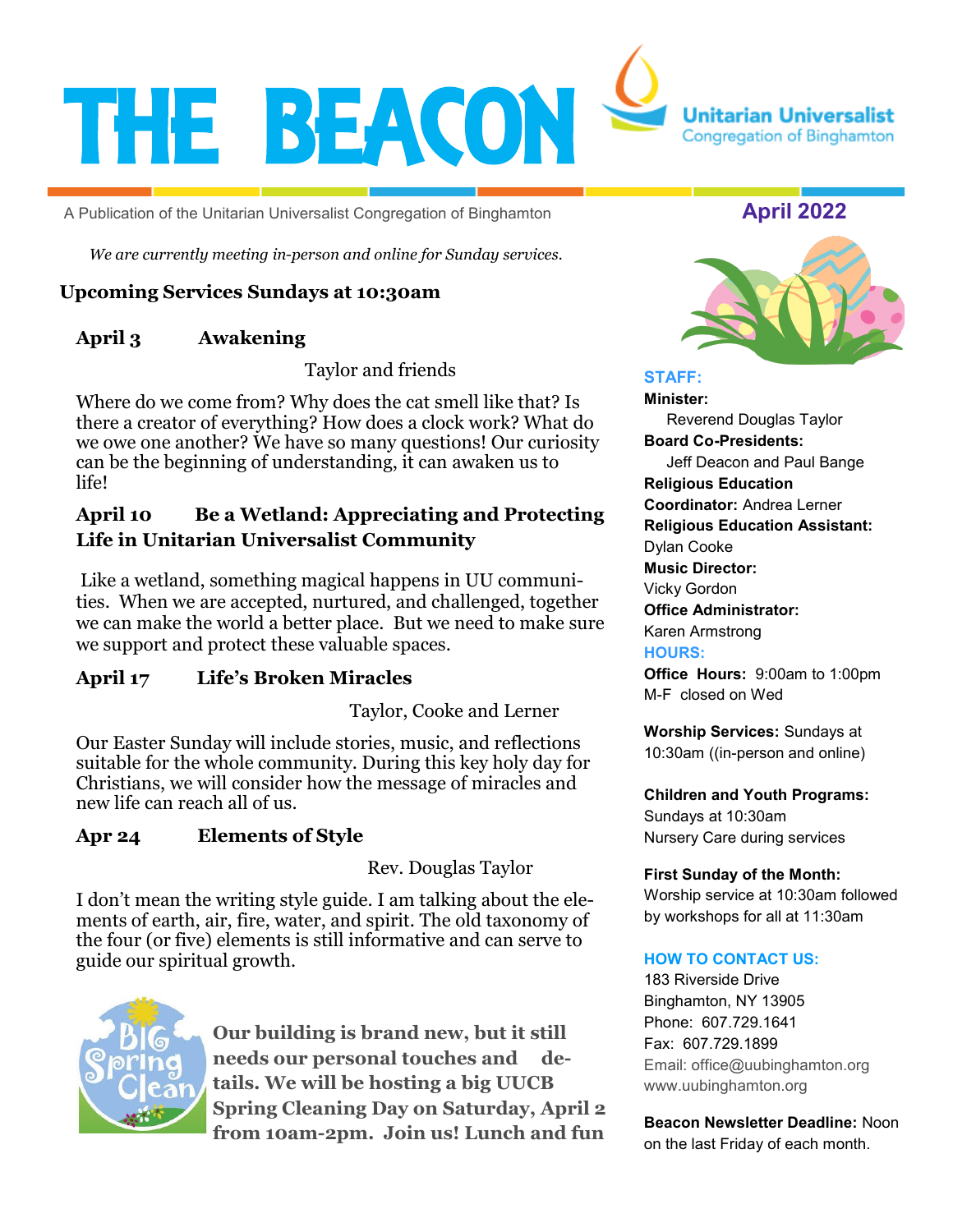# JOIN US FOR  $\bullet \bullet \bullet \bullet \bullet \bullet$ **FIRST SUNDAYS**

# **1st Sunday Workshops for April 3: "Awakening"**

# "*Awakening Our Minds and Spirits with Zentangle" with Kathleen*

*Cooke (Meeting Room):* Zentangle is a mindful art form using pen on paper tiles to create repeating patterns. Awaken your innate creativity through this meditative practice.

"*Faith in Action - Easter Baskets for our Neighbors" with Julie Boyd (Room 6-7):* Please come join decorating and assembling Easter baskets for the children at the Trinity Memorial Sunday soup kitchen. welcome!

*"Exploring our 7 Principles" with Rev. Douglas Taylor (online):* Join us for an abbreviated workshop from 11:30 until a few minutes before noon. We will look into where they came from and what they include as well as a little about the theology underneath them!

#### **UUCB In-Person Gatherings Policy: March 2022 Update**

On February 17, the UUCB Board of Trustees approved an updated version of the UUCB In-Person Gatherings Policy. This policy strives to be responsive to future changes with four levels of precautions, based on the 7-day-average case counts for Broome County posted on the COVIDActNow website:

Level 1 (0 to 1 cases): no restrictions Level 2 (1.5 to 24.5 cases): can meet, with somewhat fewer restrictions than level 3; approval form required

Level  $3$  (25 to 74.5 cases): can meet, with restrictions similar to when we first reopened last fall; approval form required

Level  $\overline{4}$  (75 or more cases): no in-person gatherings

For example, on February 18, the date of this post, the COVIDActNow website shows 35.8 cases per 100,000 residents, which corresponds to Level 2.

# **Druid Group Meets Twice a Month at UUCB**

The Maple Labyrinth Druid group continues to meet biweekly via Zoom or in-person.

As the weather improves, they will do more outdoor activities. Currently we're reading the book, *"Wild Magic: Celtic Folk Traditions for the Solitary Practitioner" by Danu Forest,* and doing some of the activities.

They are also working on their calendar for the upcoming year and plan activities that contribute to our goals of caring for the earth, connecting with the land, learning, fellowship and healing the land and ourselves.

All who are interested in earth-centered spirituality from Celtic traditions are welcome to join us. They have been meeting the **2 nd & 4th Fridays from 7:00-9:00,** but with the change of seasons, they may be meeting earlier sometimes, and/or on weekends for activities. Anyone who wants more info. about what we do can contact Karen Marsh & she will respond to you.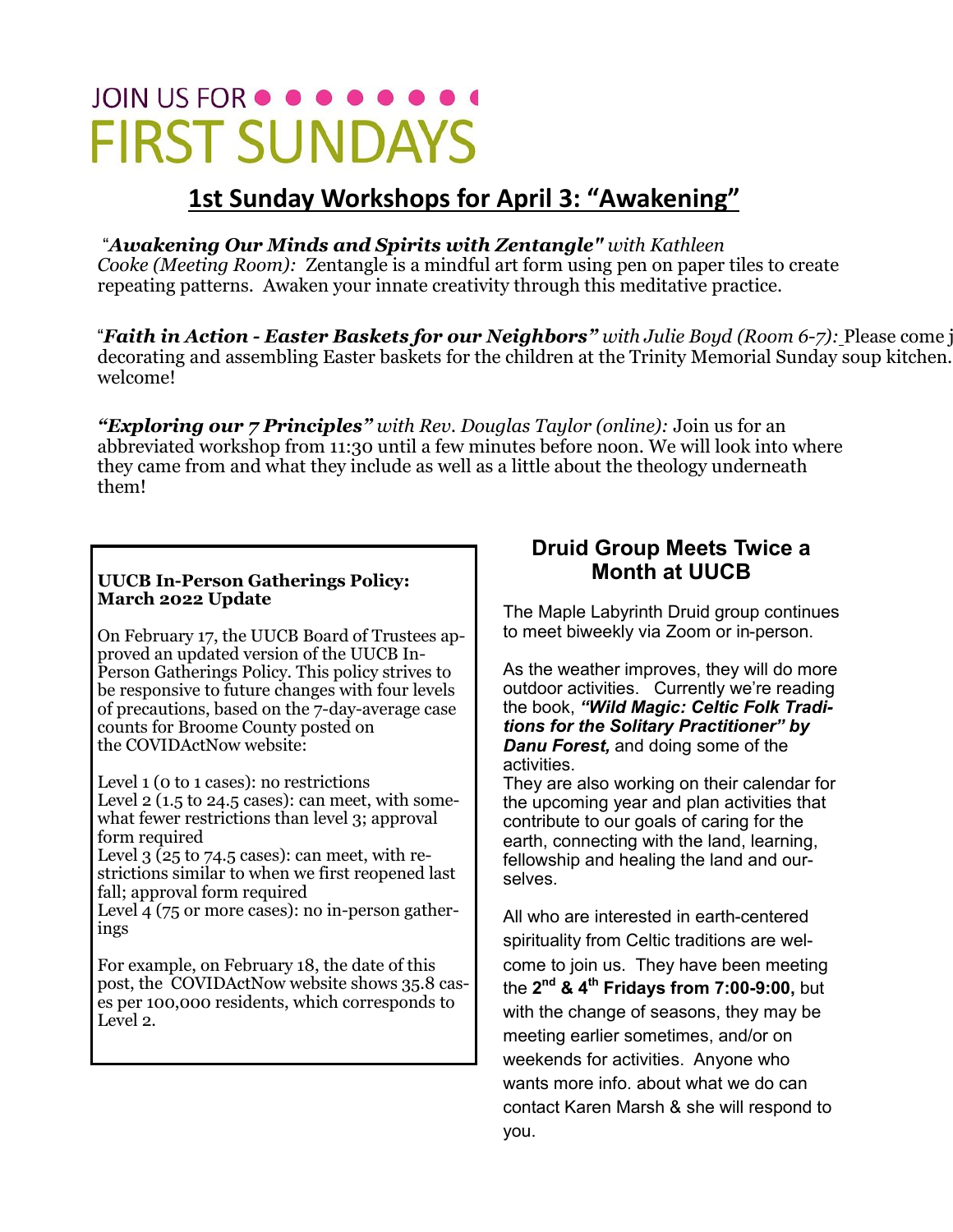# **Prayer for Peace**

Rev. Douglas Taylor (Unitarian Universalist)

For the "Interfaith Vigil for Peace" held at the Jewish Community Center

March 9, 2022 (Barely two weeks into the Russian war on Ukraine)

Two days ago, renown cellist Yo-Yo Ma played a concert at Kennedy Cenwhich he began with the Ukrainian National Anthem. Earlier that same day, Yo-Ma was reportedly seen by several people playing his cello alone outside the Russian Embassy. A lone cellist, playing in protest to the violence.



It is reminiscent of the protest by Vedran Smailovic 30 years ago during the 1992 Bosnian war. Smailovic was the principal cellist of the Sarajevo Opera at the time and witnessed a bombing that killed 22 people. So, the next afternoon, dressed in his formal concert attire, Smailovic set up in the place where the shell had burst and he played Albinoni Adagio in G Minor. He returned day after day to the same place to play the same piece. He played for 22 afternoons while the war ravaged the city around him. He played one day of music for each person killed in the explosion.

Blessings upon cellist Yo-Yo Ma this week for reminding us of this act of courage and defiance, of protest and beauty, this prayerful call for peace and dignity in the midst of violence and destruction. A reporter had asked Smailovic 30 years ago, what he was doing, what he hoped to accomplish, if he might not be a little crazy – risking his life to play his cello in the middle of the street in the middle of a war day after day. Smailovic responded:

"You ask me if I am crazy for playing the cello. Why do you not ask if they are not crazy for shelling Sarajevo?"

Let us be grateful for the reminders we find in these days. Reminders that we need not be drawn into responding to violence with more violence. Reminders of courage and human dignity, reminders that offering beauty in the midst of violence can be an act of prayer and of protest. We are still here. We still care about our world. The human spirit is stronger than this war, and peace will prevail on earth.

 $\overline{\phantom{a}}$ O Spirit of life, God of us all

We gather for healing and for peace this day We see conflict in the world and indeed even in our own hearts We long to build a peaceful world and to be a peaceful people We pray: may we be restored and made whole We pray for peace in the world, for peace among all nations and people For peace in our neighborhoods and in our families and for peace in our hearts But not only for peace, O God, we pray also For hope and human dignity, for grace and strength to lift us up With humble voices we lift our hearts seeking a balm When we are discouraged help us know we strive not in vain Fill us, O Spirit with faith and with courage And with the audacity to believe we can make a difference And that peace will one prevail on earth. In the name of all that is holy

*Find more of Reverend Douglas Taylor's writing, sermons and more on his blog:*

*douglastaylor.org*

We pray May it be so Reverend Douglas Taylor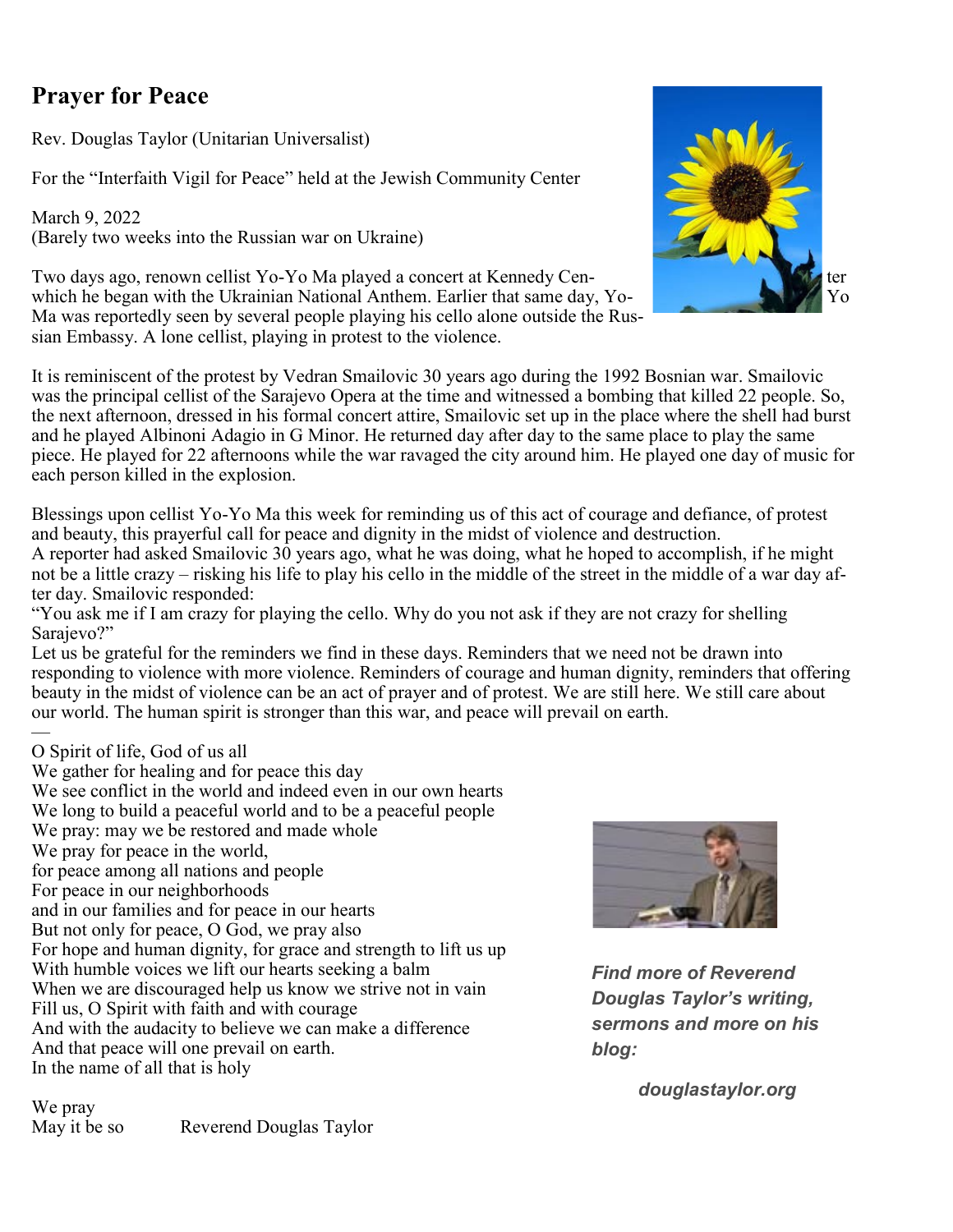# **UUA News and Opportunities for Connection**



#### **Multi-Platform General Assembly**

General Assembly is the annual gathering of Unitarian Universalists, where we conduct business of the Association, explore the theological underpinnings of our faith, and lean fully into our mission and principles. That remains true even when we cannot gather physically. In 2021, GA had more than 4,000 registered attendees participate from remote locations around the world. Although we give up the face-to-face interaction and hugs that are prevalent when we meet in-person, we retain our dedication to community and make our experience more accessible and more environmentally sustainable.

In 2022, we will have the option of meeting online or in-person! For those who enjoyed the convenience and accessibility of remote participation, General Assembly will continue to offer virtual attendance with robust programming and enhanced delegate discussion tools. For those who have been missing the physical experience, GA 2022 will also feature face-to-face interactions, hanging banners, a browsable exhibit hall, meals with friends old and new, local site attractions, and more! **Join us June 22 - 26, 2022 online or in-person in Portland, Oregon**.

All GA attendees and exhibitors are required to provide proof of Covid-19 Vaccination for in-person attendance at General Assembly. In addition, masking is required and physically distanced seating options will be reserved in our meeting spaces. Currently, free Covid-19 testing is available Monday to Saturday from 8 am - 3 pm, by appointment or walk-in, at a testing site in front of the Oregon Convention Center. Appointments may be scheduled online. Visit https://www.uua.org/ga for more information and to register.

# Our UUCB Family





It is with great sadness that we share news of the passing of a beloved UUCB member and friend **JoAnn Freer**  passed away today in Florida. We will inform you as soon as we know the plans for her memorial service. We will miss her smile, laughter, and most of all her friendship.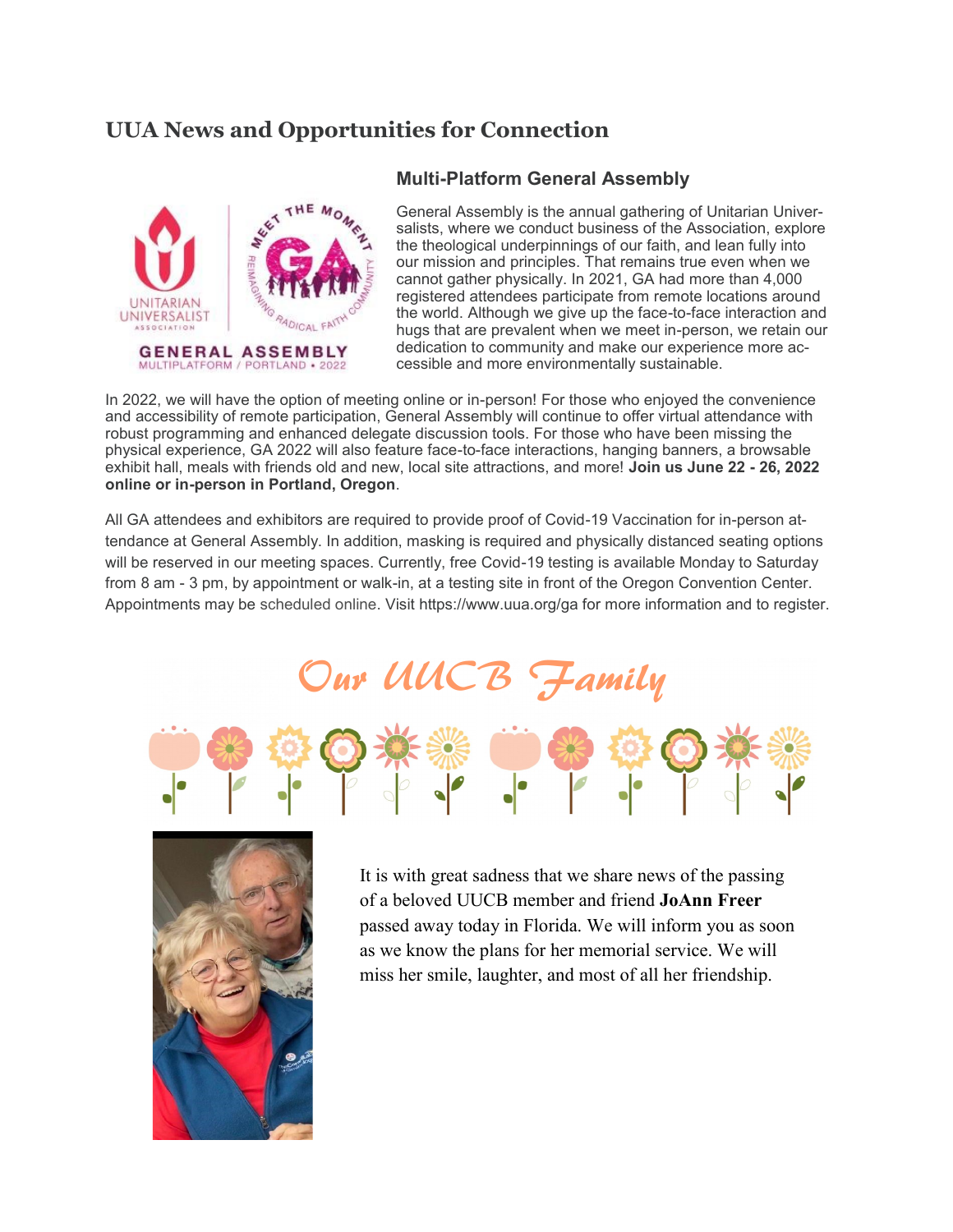

# **Elderwisdom is Back!**

Sunday, April 10th, : "Elder Wisdom." Peggy Naismith will be interviewed by Kathleen McKenna. In person, immediately after the Sunday service.



# **Wednesday, April 6th**

#### **6:30-8 p.m.**

"Soul Matters," our monthly discussion with Douglas and Darcey Lane. Contact Douglas at dtaylor@uubinghamton.org or 607-729-1641 to register.

# **Pagans Doing Potluck**

Everyone is welcome to bring a dish to share and join us on Friday, April 29 at 6pm at UUCB. You can learn about paganism, meet some new friends, or see some old ones.

# **Annual Spirituality Retreat**

Saturday, May 14; 9 a.m.  $-5$  p.m.

With Reverends Darcey Laine and Douglas Taylor

at Sky Lake Retreat Center in Windsor, NY

Sponsored by the UUCB Adult Programs Committee

#### **Returning to our bodies, returning to our communities! We will explore our spiritual lives together**

Meals are included in the \$25 cost.

**Pre-registration required. See Debby Herman or the main office for details**

Masks will be required indoors

Find a registration form at our website or at UUCB.



**Sunday, April 3rd, noon-1:30:**  (because of first Sunday workshops, the time for this program may change so watch for details)

**"Racism, Masculinity and Religion."** 

Book discussion of *Jesus and John Wayne: How White Evangeli-*

*cals Corrupted a Faith and Fractured a Nation*, by Kristin Kobes Du Nez.

Facilitated by Sondra Pruden and Art Suggs. One reviewer writes, "…for generations, white male evangelicals and their supportive wives have been building a movement of brazen masculinity and patriarchal authority, in hopes of finding a warrior who could extend their authority to the White House…a searing sobering book, one that should be read by anyone who wants to grasp our political moment and the religious movement that helped get us here." Visit kristindumez.com for more information. On Zoom using the same link as for the Sunday service.